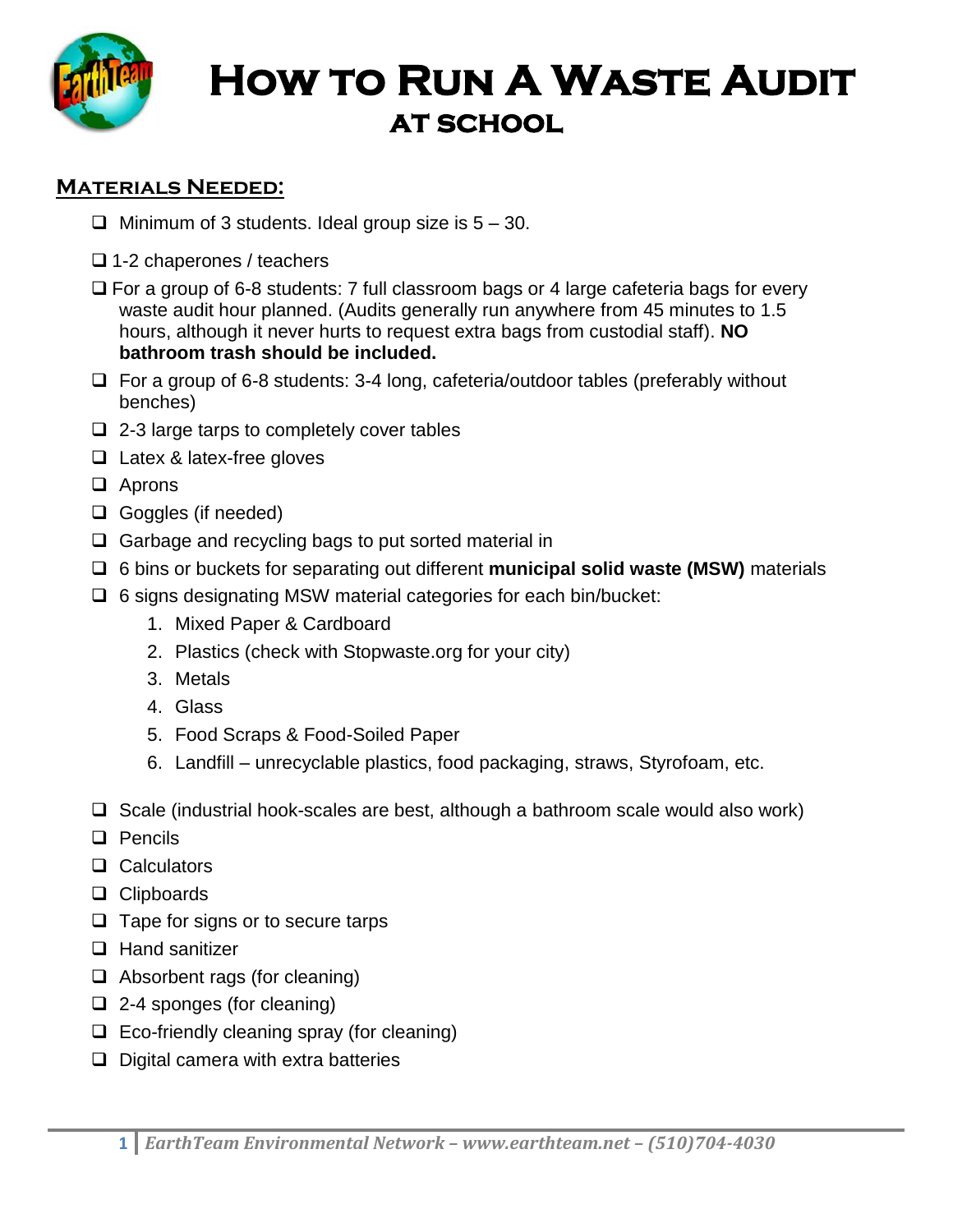## **Pre-Audit Discussion**

*"The laws of conservation of mass (Lavoisier, 1785) and energy (Mayer, 1842) unified by Einstein in 1907, state that energy and matter can be neither created nor destroyed. School waste audits provide your students with the opportunity to wrestle directly with the social, economic, ecological and political implications of these physical laws." (Adapted from San Mateo County Recycle Works http://www.recycleworks.org/schools/s\_audits.html)*

A waste audit is an exciting opportunity to investigate the types and amount of materials that get thrown away on campus each day. One of the very best (and most accurate) ways to learn about any culture is to critically examine its waste – and thereby determine what it values, what it doesn't, and how people live on a day-to-day basis; students will therefore be acting more like *archeologists* than sanitation staff during their investigations. (Perhaps ties can be made to what students are currently studying in their History / Social Studies / Anthropology classes).

Conducting a waste audit is also an eye-opening exercise in determining what a culture deems disposable and what is *made* to be disposable (uneaten food or barely-used paper versus plastic food wrappers and to-go coffee cups). Two important terms you may want to introduce are **perceived obsolescence** (materials that are still useful but are thrown out for other reasons – such as being out-of-fashion) versus **planned obsolescence** (materials that are "designed for the dump" – or are made to be thrown out because they have limited use, such as food wrappers).

Explain that the amount and type of waste generated at a school can be estimated by conducting a **waste audit**. A waste audit can provide measurements of classroom waste and cafeteria waste for an entire day's worth of garbage generated on campus. According to StopWaste.org, the average student produces a  $\frac{1}{2}$  lb of garbage each day at school – given this information, have students calculate their school's daily average, as well as their its yearly average!

This daily average, plus the data collected during the waste audit, will help determine the effectiveness of the school's general waste reduction and recycling behaviors, and will highlight areas to take action. Conducting multiple waste audits throughout the year will allow students to compare the garbage generation and disposal rates at different times of the year and during different seasons.

Depending on the kind of waste the students wish to examine (classroom, cafeteria, both), begin by having students hypothesize what types of materials they think they will find in the school's waste stream and what the percentages of different material types will be. For example: "I think that 75% of all classroom trash will be mixed paper;" "I think that 50% of all cafeteria trash will be food waste," etc. Be sure to write all predictions down or sketch a quick pie chart of predictions, so students may compare them with their results following the waste audit.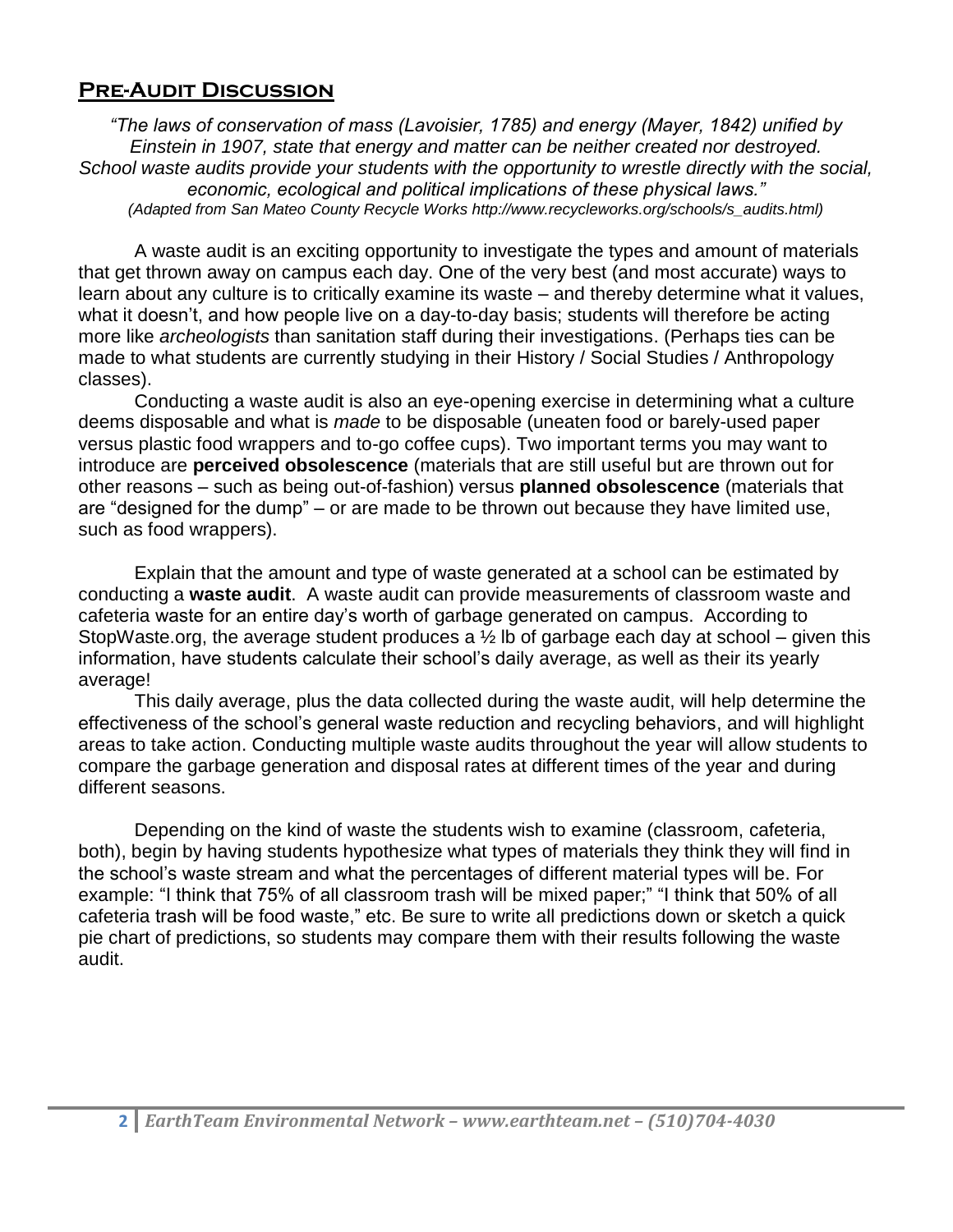## **Establish some Basic Rules:**

- $\Box$  All students who sort through the trash MUST wear latex or latex-free gloves for protection. We also recommend wearing aprons and goggles to protect clothing and eyes.
- $\Box$  No throwing or playing with trash. (No attempts to "toss" items across the table and into one of the bins/buckets. Students must physically walk to each bin/bucket).
- $\Box$  No EATING trash. This may seem like a strange request however, students will likely find unwrapped food that seems "perfectly good" to eat. Even if the item seems to be clean and is still completely sealed, our recommendation is that it is unsanitary to eat. This is one reason why we encourage waste audit organizers to provide snacks for hungry participants who may otherwise be enticed by eating "trash."
- $\Box$  All students must remain aware of their surroundings, and avoid tapping their friends on the shoulders, backs, etc., to get their attention, if wearing gloves. Students should also be cognizant of the fact that if they clap/smack/pop their gloves during the audit, any of the juices on their hands may fly up into their faces.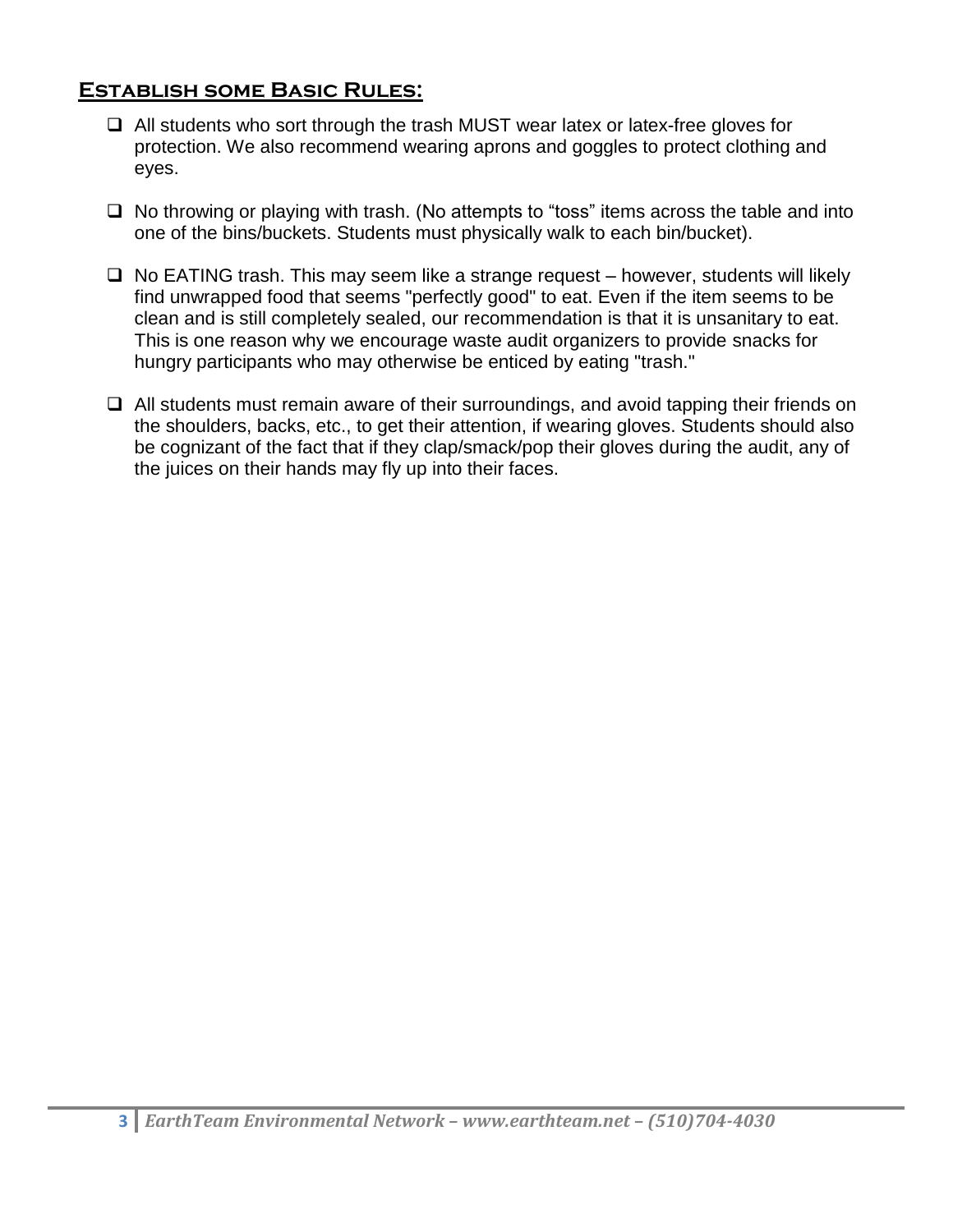### **Procedure**

- **1.** Organize the Waste Audit area as follows:
	- $\Box$  Set up the tables to form two, parallel lines (of two tables each).
	- $\Box$  Cover tables with re-usable tarps, or expect to thoroughly scrub down the tables afterwards!
	- □ Secure signs designating **municipal solid waste (MSW)** material categories on each bin with tape.
	- $\Box$  Set up MSW bins in a row on one line of tables, so that their signs face the other line of tables where students will conduct the audit. (Setting up the bins at waist level, rather than at ground level, helps facilitate the flow of an audit, as the signs are more easily readable).
	- $\Box$  Line up the previously collected trash bags along the sorting tables, untying knots and even gently ripping the sides open so that their contents spill out onto the table. (Pre-opening bags helps prevent students from dirtying their sleeves/arms by reaching into the opening of the bag only to "dig" for items).
- **2. In the classroom: overview the Waste Audit process**. Explain that students will be assigned various tasks to complete the audit. Generally, students will work assembly-line style, sorting all of the trash to the best of their ability into one of the six MSW category bins provided. Students will then weigh and visually measure (for volume) each of the bins, and record all data before emptying the bins into the appropriate landfill, recycling, or food scraps/compost dumpster.
- **3. Arrange students into teams to complete the following tasks, so that the waste audit flows smoothly:**
	- **Sorting Team:** These students will sort all trash into the proscribed MSW categories. Emphasize that accuracy – not speed – or quality versus quantity is most important in dividing up the waste, in order to obtain good data. These students will make up the majority of the class; they will be divided along both sides of the sorting tables.
	- **Weighing and Recording Team:** These students will weigh the bins, once full, and transfer the sorted MSW materials from the bins to the appropriate dumpsters or bags. They will also record all data into the worksheets. **Please note:** students in this team must first weigh an empty bin and subtract that weight each time it's emptied of materials (it also helps to have a teacher or chaperone work with this group of students – accurate data is key to conducting a successful waste-reduction campaign!). Assign 3 students to this team; they will be stationed behind the bins during the audit.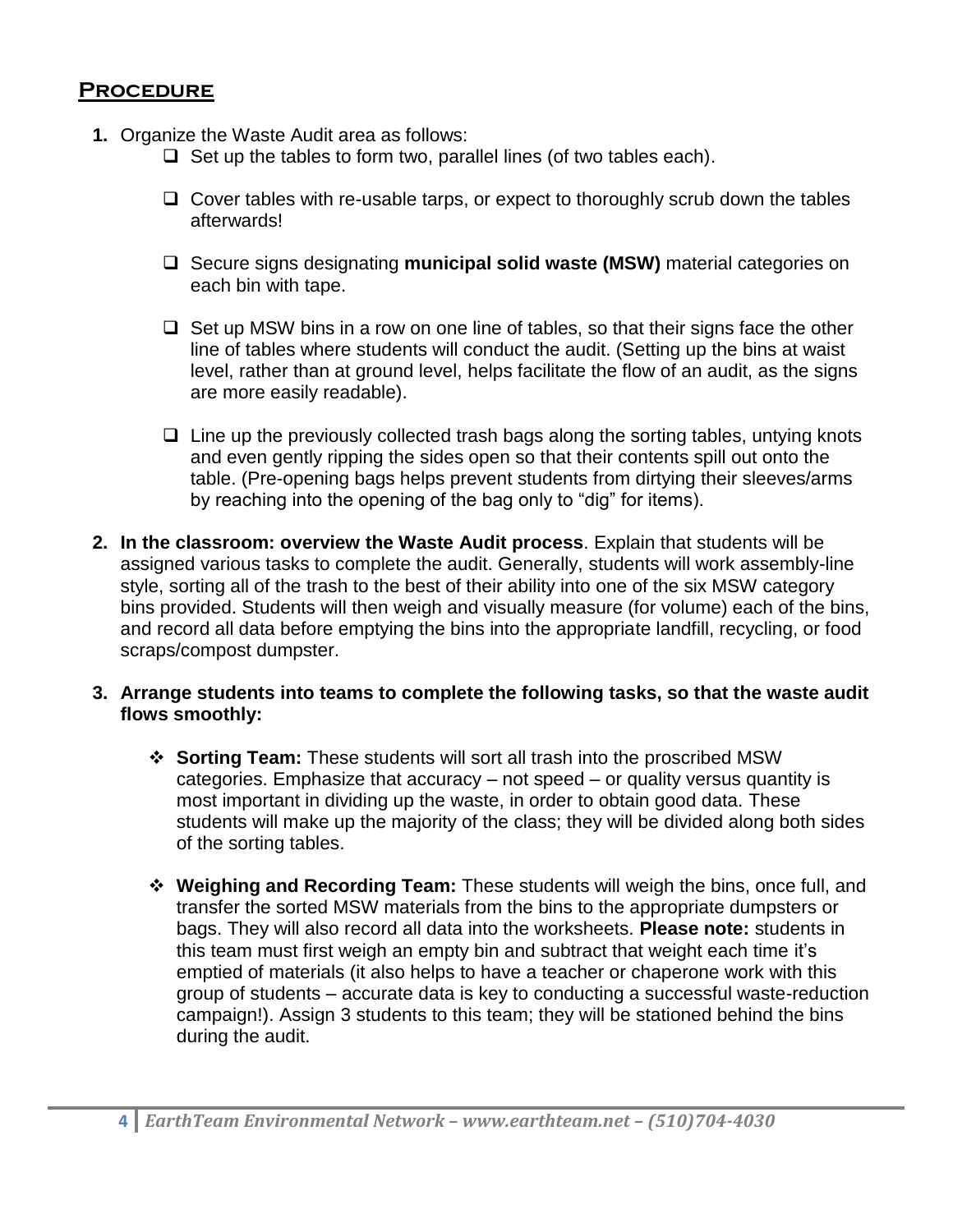- **Photographers and Journalists:** These students are responsible for capturing on film and paper the reactions of their fellow waste auditors, and the overall experience and feel of the audit (the qualitative data). These notes and photographs can later be used as part of the students' campaign, and possibly uploaded to the school's website to raise awareness as well. Assign 2-4 students for these roles; they will be "roamers" during the audit.
- **(Optional) Bin Monitor Team:** These students are each assigned to monitor one of the MSW bins, and be the "expert" in determining what belongs in his/her category. This is especially helpful for the "Food Scraps" and "Landfill" bins, as they tend to fill up the quickest and students have the most questions regarding what belongs in each. Assign 2-6 students for this team; they will be stationed behind their bins during the audit.

#### **Provide appropriate clipboards, pencils, data sheets, school cameras, and scale to the Weighing and Recording Team and Photographers and Journalists.**

- **4. Outside, at the sorting tables: Suit up for safety!** Everyone especially the Sorting Team – should gear up in aprons, goggles (if available), and gloves!
- **5. Overview what can and cannot be recycled**. It helps to assemble a small sample of items found in the trash in advance to show students different examples of what is commonly found / consumed on campus. **For example:** "Hard plastic" water bottles with a #1 or #2 designation on the bottom can be recycled as Plastic; however, "soft plastic" Ziploc bags and packaging cannot be recycled, and go into the Landfill category. Paper can be recycled, but only if it is 90% clean and dry; otherwise, if it is less than 90% clean and soiled with pizza grease, it belongs to the Food Scraps category.

## **6. Ask if there are any questions regarding responsibilities / tasks.**

- **7. Begin!** Divide Sorting Team students on both sides of the sorting tables. The students on the side farthest from the bins should focus on making piles of different MSW categories (i.e. a pile of food wrappers for Landfill, a pile of soiled cardboard lunch trays for Food Scraps), while the students on the side closes to the bins should focus on carrying these piles to their appropriate bins. This will help prevent a "traffic jam" of students coming from both sides of the table and overwhelming the bins.
- **8.** As each bin fills up, make sure the Weighing and Recording Team has space to weigh each bin and record its weight and volume before emptying it and putting it back on the table to be filled (a Bin Monitor can help hold up "traffic" as the bins are taken away to be weighed, as needed). If a bag doesn't weigh enough to register on the scale, have students count the number of items instead.
- **9. Clean up!** All sorted materials should go to the appropriate landfill, recycling, or food scraps/compost dumpster on campus. All tarps and tables should be hosed / sponged down with an eco-cleaning spray and hung to dry (or folded away). All bins should also be hosed / rinsed out, and all students should wash up and remove protective gear! The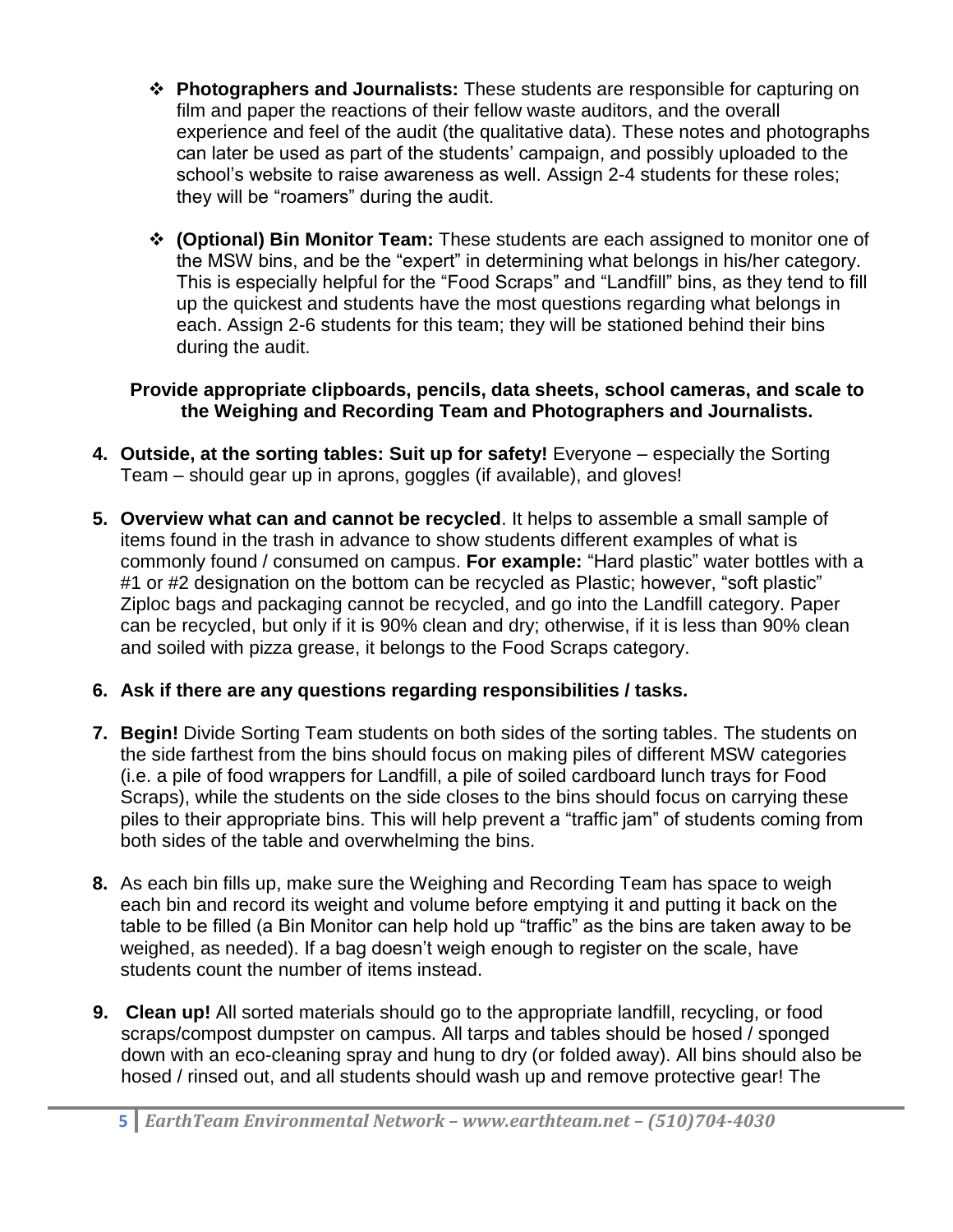Waste Audit area (and students) should look just as it was / just as they were found, before the audit began  $\odot$ 

## **Things to Keep in Mind**

The categories provided are a general guide; if you have very few of some items, you can combine them into categories, or if students find a lot of one item -- such as paper bags or whole sandwiches -- they can make that a separate category.

For an especially eye-opening experience, have students put aside all wrapped or "untouched" foods – such as sealed granola bars, whole sandwiches or pieces of fruit – to find out how much "perfectly good" food their campus deems "trash" everyday. The same can be done for any particularly interesting/curious finds, including library books, sweatshirts, teaching materials, and even notes!

# **Food for Thought – Wrap Up**

- **1.** Re-group everyone around a whiteboard (or an indoor blackboard) and get comfortable. Have students analyze the results by graphing their data into appropriate pie charts and bar graphs. What was surprising about their findings? Did their initial hypotheses turn out to be correct? Why or why not?
- **2.** Ask students their opinions on the data they collected on the volume and weight of the waste. Both are needed to fully assess their school's current garbage situation. Volume is important because it informs a school what is "filling up" their landfill and/or recycling and compost dumpsters, and therefore determines how much a school pays to have those dumpsters emptied. Weight is important because waste is primarily measured in "tons diverted" from a school, a county, or a state.
- **3.** How much garbage wasn't actually "garbage"? Follow the 4R's (Reduce, Reuse, Recycle, and Rot), which are arranged in a hierarchy according to how resource-efficient they are (energy, materials, labor, etc.). What items, could have been reduced, reused, recycled, or composted instead?
- **4.** Share stories, too: what were students most surprised to find? What was the most interesting or the grossest find?
- **5.** Lead a discussion to determine which areas need the most work, or assign a short reaction paper from students.
	- How do students rate their school's present consumption and disposal practices (have students designate a letter grade and explain)?
	- How can the 4R's be applied to the materials found? (What specific materials should the class focus on reducing, reusing, or recycling in the classroom? What specific materials should students focus on reducing, reusing, or recycling in the cafeteria?)